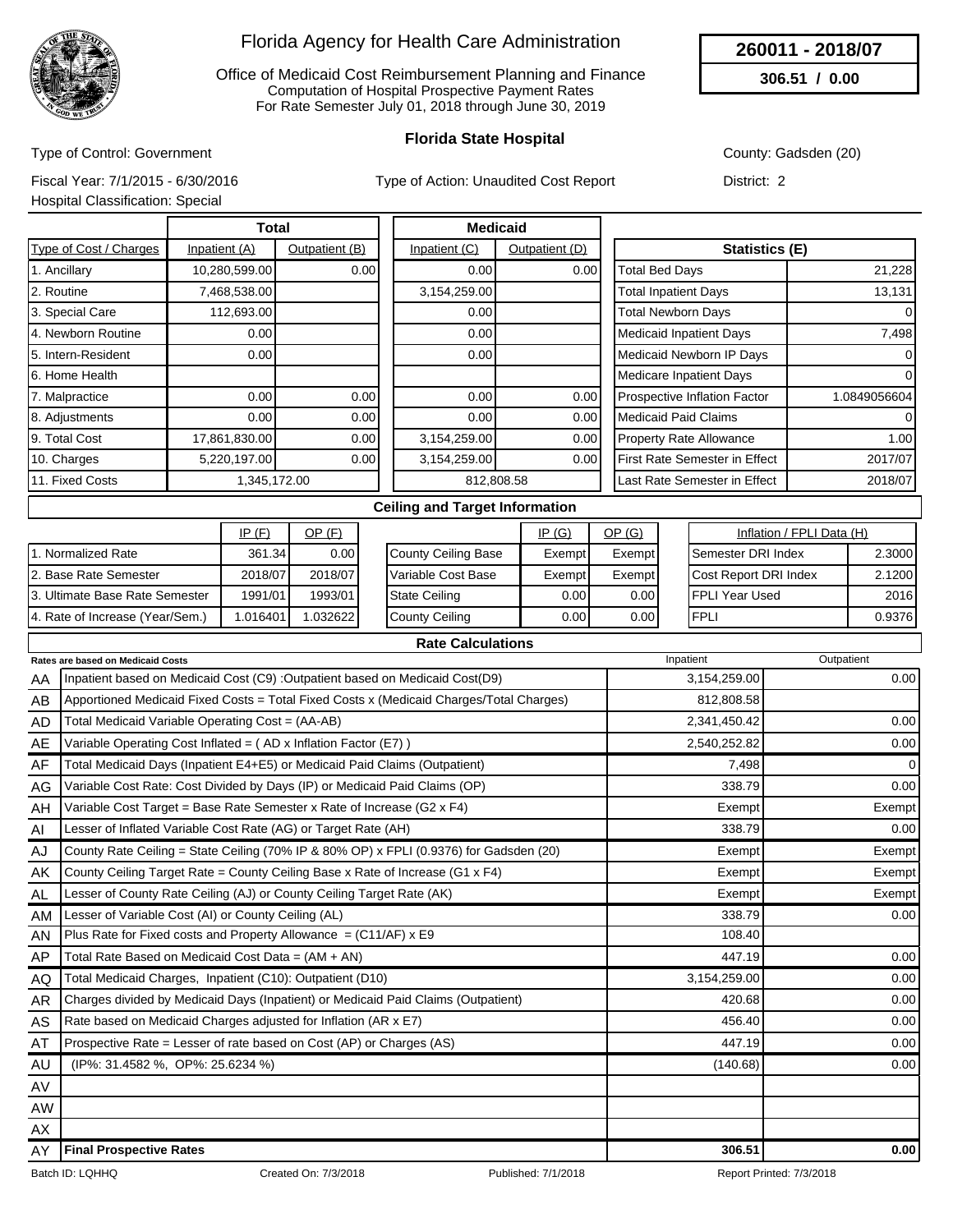

Office of Medicaid Cost Reimbursement Planning and Finance Computation of Hospital Prospective Payment Rates For Rate Semester July 01, 2018 through June 30, 2019

**260029 - 2018/07**

**364.30 / 0.00**

Type of Control: Government

**Northeast Florida State Hospital**

County: Baker (2)

Fiscal Year: 7/1/2016 - 6/30/2017

Type of Action: Unaudited Cost Report

Hospital Classification: Special

District: 4

|                        | <b>Total</b>  |                |               | <b>Medicaid</b> |                                         |              |  |
|------------------------|---------------|----------------|---------------|-----------------|-----------------------------------------|--------------|--|
| Type of Cost / Charges | Inpatient (A) | Outpatient (B) | Inpatient (C) | Outpatient (D)  | <b>Statistics (E)</b>                   |              |  |
| 1. Ancillary           | 1,045,641.00  | 1,215,106.00   | 30,817.00     | 0.00            | <b>Total Bed Days</b>                   | 18,250       |  |
| 2. Routine             | 6,826,794.00  |                | 2,832,494.00  |                 | <b>Total Inpatient Days</b>             | 13,695       |  |
| 3. Special Care        | 58,579,049.00 |                | 0.00          |                 | <b>Total Newborn Days</b>               | 0            |  |
| 4. Newborn Routine     | 0.00          |                | 0.00          |                 | Medicaid Inpatient Days                 | 5,685        |  |
| 5. Intern-Resident     | 0.00          |                | 0.00          |                 | Medicaid Newborn IP Days                | 0            |  |
| 6. Home Health         |               |                |               |                 | Medicare Inpatient Days                 |              |  |
| 7. Malpractice         | 0.001         | 0.00           | 0.00          | 0.00            | <b>Prospective Inflation Factor</b>     | 1.0584445467 |  |
| 8. Adjustments         | 0.00          | 0.00           | 0.00          | 0.00            | Medicaid Paid Claims                    | $\Omega$     |  |
| 9. Total Cost          | 66,451,484.00 | 1,215,106.00   | 2,863,311.00  | 0.00            | <b>Property Rate Allowance</b>          | 1.00         |  |
| 10. Charges            | 5,997,204.00  | 0.00           | 2,863,311.00  | 0.00            | First Rate Semester in Effect           | 2018/07      |  |
| 11. Fixed Costs        | 325,458.00    |                |               | 155,386.99      | 2018/07<br>Last Rate Semester in Effect |              |  |
|                        |               |                |               |                 |                                         |              |  |

#### **Ceiling and Target Information**

|                                 | IP (F)   | <u>OP (F)</u> |                      | IP(G)  | OP(G)  | Inflation / FPLI Data (H)    |        |
|---------------------------------|----------|---------------|----------------------|--------|--------|------------------------------|--------|
| . Normalized Rate               | 520.08   | 0.00          | County Ceiling Base  | Exempt | Exempt | <b>Semester DRI Index</b>    | 2.3000 |
| 12. Base Rate Semester          | 2018/07  | 2018/07       | Variable Cost Base   | Exempt | Exempt | <b>Cost Report DRI Index</b> | 2.1730 |
| 13. Ultimate Base Rate Semester | 1991/01  | 1993/01       | <b>State Ceiling</b> | 0.001  | 0.001  | <b>FPLI Year Used</b>        | 2016   |
| 4. Rate of Increase (Year/Sem.) | 1.016401 | 1.032622      | County Ceiling       | 0.00   | 0.001  | <b>FPLI</b>                  | 0.9694 |

|           | <b>Rate Calculations</b>                                                                |              |             |
|-----------|-----------------------------------------------------------------------------------------|--------------|-------------|
|           | Rates are based on Medicaid Costs                                                       | Inpatient    | Outpatient  |
| AA        | Inpatient based on Medicaid Cost (C9) : Outpatient based on Medicaid Cost(D9)           | 2,863,311.00 | 0.00        |
| AB        | Apportioned Medicaid Fixed Costs = Total Fixed Costs x (Medicaid Charges/Total Charges) | 155,386.99   |             |
| AD        | Total Medicaid Variable Operating Cost = (AA-AB)                                        | 2,707,924.01 | 0.00        |
| AE        | Variable Operating Cost Inflated = (AD x Inflation Factor (E7))                         | 2,866,187.40 | 0.00        |
| AF        | Total Medicaid Days (Inpatient E4+E5) or Medicaid Paid Claims (Outpatient)              | 5,685        | $\mathbf 0$ |
| AG        | Variable Cost Rate: Cost Divided by Days (IP) or Medicaid Paid Claims (OP)              | 504.17       | 0.00        |
| AH        | Variable Cost Target = Base Rate Semester x Rate of Increase (G2 x F4)                  | Exempt       | Exempt      |
| AI        | Lesser of Inflated Variable Cost Rate (AG) or Target Rate (AH)                          | 504.17       | 0.00        |
| AJ        | County Rate Ceiling = State Ceiling (70% IP & 80% OP) x FPLI (0.9694) for Baker (2)     | Exempt       | Exempt      |
| AK        | County Ceiling Target Rate = County Ceiling Base x Rate of Increase (G1 x F4)           | Exempt       | Exempt      |
| AL.       | Lesser of County Rate Ceiling (AJ) or County Ceiling Target Rate (AK)                   | Exempt       | Exempt      |
| AM        | Lesser of Variable Cost (AI) or County Ceiling (AL)                                     | 504.17       | 0.00        |
| AN        | Plus Rate for Fixed costs and Property Allowance = $(C11/AF)$ x E9                      | 27.33        |             |
| AP        | Total Rate Based on Medicaid Cost Data = $(AM + AN)$                                    | 531.50       | 0.00        |
| AQ        | Total Medicaid Charges, Inpatient (C10): Outpatient (D10)                               | 2,863,311.00 | 0.00        |
| AR        | Charges divided by Medicaid Days (Inpatient) or Medicaid Paid Claims (Outpatient)       | 503.66       | 0.00        |
| AS        | Rate based on Medicaid Charges adjusted for Inflation (AR x E7)                         | 533.10       | 0.00        |
| AT        | Prospective Rate = Lesser of rate based on Cost (AP) or Charges (AS)                    | 531.50       | 0.00        |
| AU        | (IP%: 31.4582 %, OP%: 25.6234 %)                                                        | (167.20)     | 0.00        |
| AV        |                                                                                         |              |             |
| <b>AW</b> |                                                                                         |              |             |
| AX        |                                                                                         |              |             |
| AY        | <b>Final Prospective Rates</b>                                                          | 364.30       | 0.00        |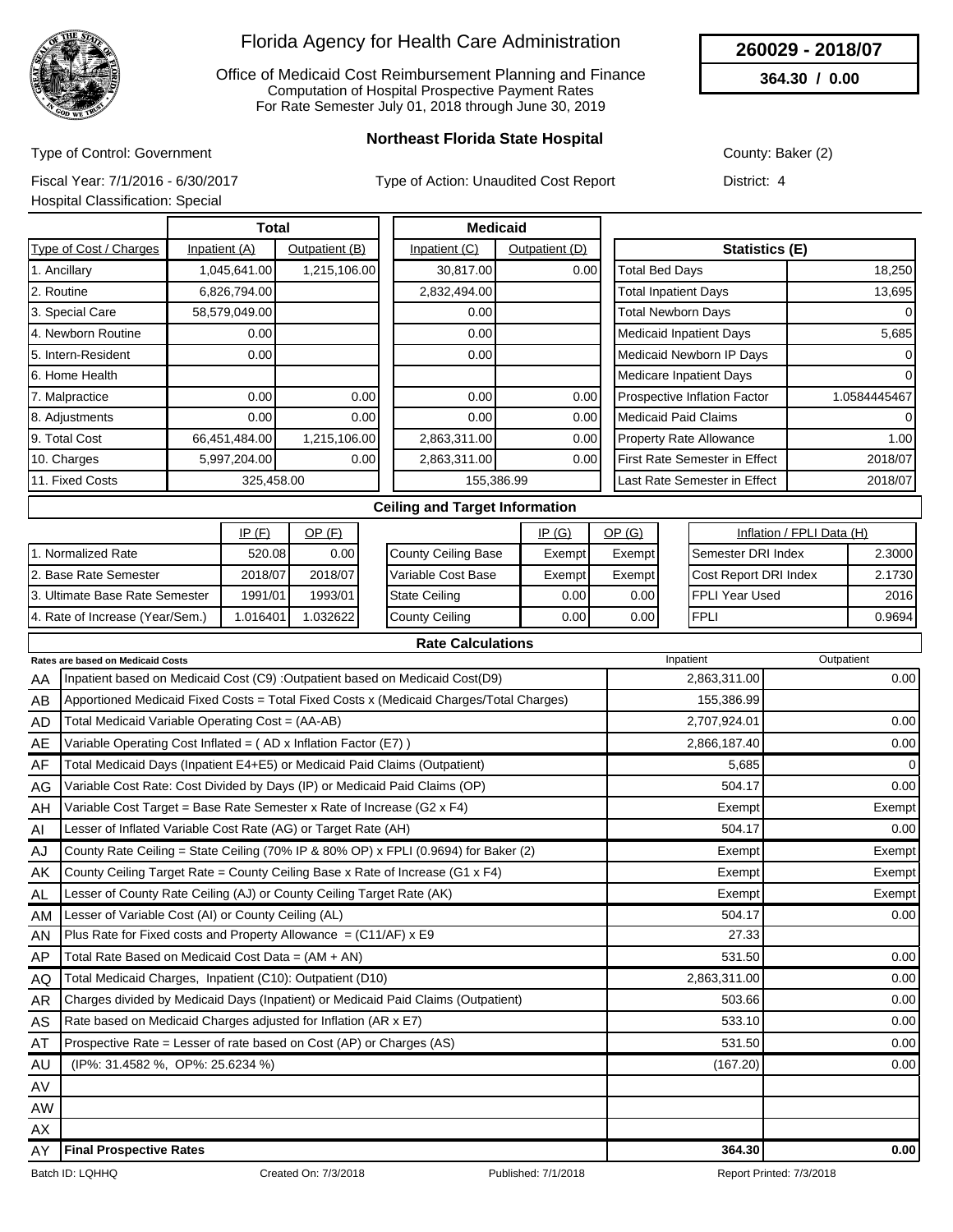

Office of Medicaid Cost Reimbursement Planning and Finance Computation of Hospital Prospective Payment Rates For Rate Semester July 01, 2018 through June 30, 2019

### **South Florida State Hospital**

County: Broward (6)

**260045 - 2018/07 278.62 / 0.00**

Type of Control: Government Fiscal Year: 7/1/2016 - 6/30/2017

Type of Action: Unaudited Cost Report

Hospital Classification: Special

District: 10

|                        | Total         |                |               | <b>Medicaid</b> |                                     |              |
|------------------------|---------------|----------------|---------------|-----------------|-------------------------------------|--------------|
| Type of Cost / Charges | Inpatient (A) | Outpatient (B) | Inpatient (C) | Outpatient (D)  | <b>Statistics (E)</b>               |              |
| 1. Ancillary           | 376,462.00    | 0.00           | 6,336.00      | 0.00            | <b>Fotal Bed Days</b>               | 18,250       |
| 2. Routine             | 6,595,631.00  |                | 1,591,729.00  |                 | <b>Total Inpatient Days</b>         | 17,163       |
| 3. Special Care        | 0.00          |                | 0.00          |                 | <b>Total Newborn Days</b>           | $\Omega$     |
| 4. Newborn Routine     | 0.00          |                | 0.00          |                 | <b>Medicaid Inpatient Days</b>      | 4,142        |
| 5. Intern-Resident     | 0.00          |                | 0.00          |                 | Medicaid Newborn IP Days            | 0            |
| l6. Home Health        |               |                |               |                 | <b>Medicare Inpatient Days</b>      |              |
| 7. Malpractice         | 0.00          | 0.00           | 0.00          | 0.00            | <b>Prospective Inflation Factor</b> | 1.0584445467 |
| 8. Adjustments         | 0.00          | 0.00           | 0.00          | 0.00            | <b>Medicaid Paid Claims</b>         | $\Omega$     |
| 9. Total Cost          | 6,972,093.00  | 0.00           | 1,598,065.00  | 0.00            | <b>Property Rate Allowance</b>      | 1.00         |
| 10. Charges            | 6,972,093.00  | 0.00           | 1,598,065.00  | 0.00            | First Rate Semester in Effect       | 2018/07      |
| 11. Fixed Costs        | 579,067.00    |                |               | 132,727.25      | Last Rate Semester in Effect        | 2018/07      |
|                        |               |                |               |                 |                                     |              |

#### **Ceiling and Target Information**

|                                 | IP(F)   | <u>OP (F)</u> |                      | IP(G)  | <u>OP (G)</u>     | Inflation / FPLI Data (H)    |        |
|---------------------------------|---------|---------------|----------------------|--------|-------------------|------------------------------|--------|
| Normalized Rate                 | 364.57  | 0.00          | County Ceiling Base  | Exempt | Exempt            | <b>I</b> Semester DRI Index  | 2.3000 |
| 2. Base Rate Semester           | 2018/07 | 2018/07       | l Variable Cost Base | Exempt | Exempt            | <b>Cost Report DRI Index</b> | 2.1730 |
| 3. Ultimate Base Rate Semester  | 1991/01 | 1993/01       | State Ceiling        | 0.00 l | 0.00 <sub>l</sub> | IFPLI Year Used              | 2016   |
| 4. Rate of Increase (Year/Sem.) | .016401 | .032622       | County Ceiling       | 0.00 l | 0.001             | <b>FPLI</b>                  | .0271  |

|           | <b>Rate Calculations</b>                                                                |              |             |
|-----------|-----------------------------------------------------------------------------------------|--------------|-------------|
|           | Rates are based on Medicaid Costs                                                       | Inpatient    | Outpatient  |
| AA        | Inpatient based on Medicaid Cost (C9) : Outpatient based on Medicaid Cost (D9)          | 1,598,065.00 | 0.00        |
| AB        | Apportioned Medicaid Fixed Costs = Total Fixed Costs x (Medicaid Charges/Total Charges) | 132,727.25   |             |
| AD        | Total Medicaid Variable Operating Cost = (AA-AB)                                        | 1,465,337.75 | 0.00        |
| AE        | Variable Operating Cost Inflated = (AD x Inflation Factor (E7))                         | 1,550,978.75 | 0.00        |
| AF        | Total Medicaid Days (Inpatient E4+E5) or Medicaid Paid Claims (Outpatient)              | 4,142        | $\mathbf 0$ |
| AG        | Variable Cost Rate: Cost Divided by Days (IP) or Medicaid Paid Claims (OP)              | 374.45       | 0.00        |
| AH        | Variable Cost Target = Base Rate Semester x Rate of Increase (G2 x F4)                  | Exempt       | Exempt      |
| AI        | Lesser of Inflated Variable Cost Rate (AG) or Target Rate (AH)                          | 374.45       | 0.00        |
| AJ        | County Rate Ceiling = State Ceiling (70% IP & 80% OP) x FPLI (1.0271) for Broward (6)   | Exempt       | Exempt      |
| AK        | County Ceiling Target Rate = County Ceiling Base x Rate of Increase (G1 x F4)           | Exempt       | Exempt      |
| AL.       | Lesser of County Rate Ceiling (AJ) or County Ceiling Target Rate (AK)                   | Exempt       | Exempt      |
| AM        | Lesser of Variable Cost (AI) or County Ceiling (AL)                                     | 374.45       | 0.00        |
| AN        | Plus Rate for Fixed costs and Property Allowance = $(C11/AF)$ x E9                      | 32.04        |             |
| AP        | Total Rate Based on Medicaid Cost Data = (AM + AN)                                      | 406.50       | 0.00        |
| AQ        | Total Medicaid Charges, Inpatient (C10): Outpatient (D10)                               | 1,598,065.00 | 0.00        |
| <b>AR</b> | Charges divided by Medicaid Days (Inpatient) or Medicaid Paid Claims (Outpatient)       | 385.82       | 0.00        |
| <b>AS</b> | Rate based on Medicaid Charges adjusted for Inflation (AR x E7)                         | 408.37       | 0.00        |
| AT        | Prospective Rate = Lesser of rate based on Cost (AP) or Charges (AS)                    | 406.50       | 0.00        |
| AU        | (IP%: 31.4582 %, OP%: 25.6234 %)                                                        | (127.88)     | 0.00        |
| AV        |                                                                                         |              |             |
| <b>AW</b> |                                                                                         |              |             |
| AX        |                                                                                         |              |             |
| AY        | <b>Final Prospective Rates</b>                                                          | 278.62       | 0.00        |

Batch ID: LQHHQ Created On: 7/3/2018 Published: 7/1/2018 Published: 7/1/2018 Report Printed: 7/3/2018